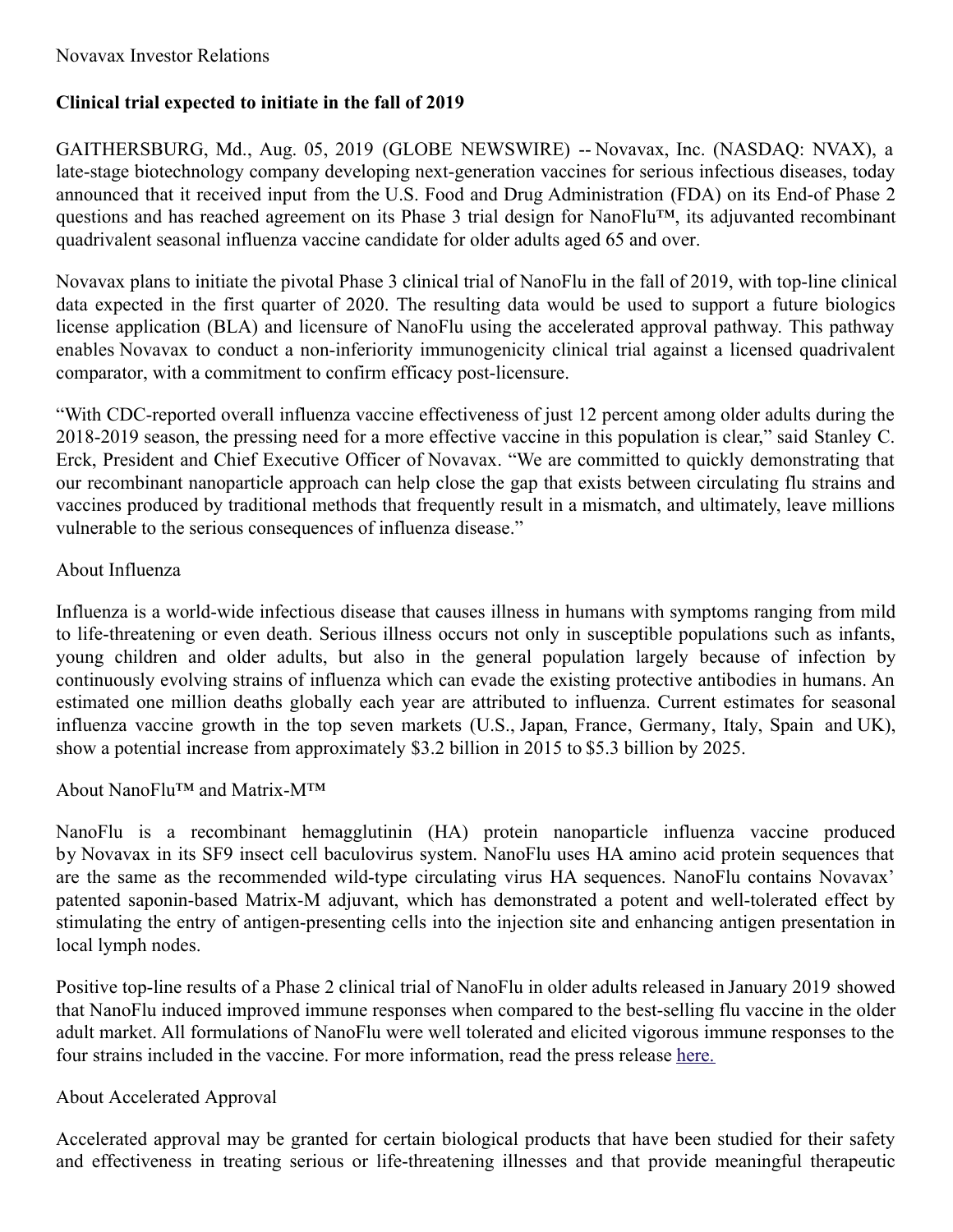benefit over existing treatments. Such an approval will be based on adequate and well-controlled clinical trials establishing that the biological product has an effect on a surrogate endpoint that is reasonably likely to predict clinical benefit. For seasonal influenza vaccines, the hemagglutination inhibition (HAI) antibody response may be an acceptable surrogate marker of activity that is reasonably likely to predict clinical benefit. To be considered for accelerated approval, a biologics license application for a new seasonal influenza vaccine should include results from one or more well-controlled studies designed to meet immunogenicity endpoints and a commitment to conduct confirmatory post-marketing studies of clinical effectiveness in preventing influenza.

#### About Novavax

Novavax, Inc. (Nasdaq:NVAX) is a late-stage biotechnology company that drives improved health globally through the discovery, development, and commercialization of innovative vaccines to prevent serious infectious diseases. ResVax™, its RSV vaccine for infants via maternal immunization, is the only vaccine in a Phase 3 clinical program and is designed to prevent severe lower respiratory tract infection which is the second leading cause of death in children under one year of age worldwide. Novavax is also advancing NanoFlu™, its quadrivalent influenza nanoparticle vaccine, to address key factors that can lead to the poor effectiveness of currently approved flu vaccines. Novavax is a leading innovator of recombinant vaccines; its proprietary recombinant technology platform combines the power and speed of genetic engineering to efficiently produce a new class of highly immunogenic nanoparticles addressing urgent global health needs.

For more information, visit [www.novavax.com](https://www.globenewswire.com/Tracker?data=Jam_L7Rm5LmUsOpSlo9C97NU-QoBDk6gU86Utaxt2mKB_vAaPV5OMqna4pnPMtT7MTwUuflCOsR-GPjtwTAYMw==) and connect with us on [Twitter](https://www.globenewswire.com/Tracker?data=Oazf0DfFqgDx-2hTtNMmajJ-7ptVClUMSJYAzyddJeLsL5SCv5_o1Z2FB4bGynVsSEr2P4G8pke0crDl1rLmVA==) and [LinkedIn](https://www.globenewswire.com/Tracker?data=YihC6toWyFYGIrXxQ9yQ_7zpN4eR45IAN4dHcExDxZQ2lppbU9xTJWUcA1297JaVCgDD9QWRAjGjCbHSLTebcOaHzaH02CRigAWlwQ9uJmc=).

#### Forward-Looking Statements

Statements herein relating to the future of Novavax and the ongoing development of its vaccine and adjuvant products are forward-looking statements. Novavax cautions that these forward-looking statements are subject to numerous risks and uncertainties, which could cause actual results to differ materially from those expressed or implied by such statements. These risks and uncertainties include those identified under the heading "Risk Factors" in the Novavax Annual Report on Form 10-K for the year ended December 31, 2018, and Quarterly Report on Form 10-Q for the period ended March 31, 2019, as filed with the Securities and Exchange Commission (SEC). We caution investors not to place considerable reliance on the forwardlooking statements contained in this press release. You are encouraged to read our filings with the SEC, available at sec.gov, for a discussion of these and other risks and uncertainties. The forward-looking statements in this press release speak only as of the date of this document, and we undertake no obligation to update or revise any of the statements. Our business is subject to substantial risks and uncertainties, including those referenced above. Investors, potential investors, and others should give careful consideration to these risks and uncertainties.

#### Contacts:

Investors Novavax, Inc. Erika Trahan Senior Manager, Investor & Public Relations [ir@novavax.com](https://www.globenewswire.com/Tracker?data=SQiSlAuwHL7Tz6MV795V9tt5R6bN4C8a3Ol2HxH2vFve3DZtk7MG3QD8Di2WO0tlFUzQlDnqM8-DqEsNgDyvvA==) 240-268-2000

#### Westwicke Partners